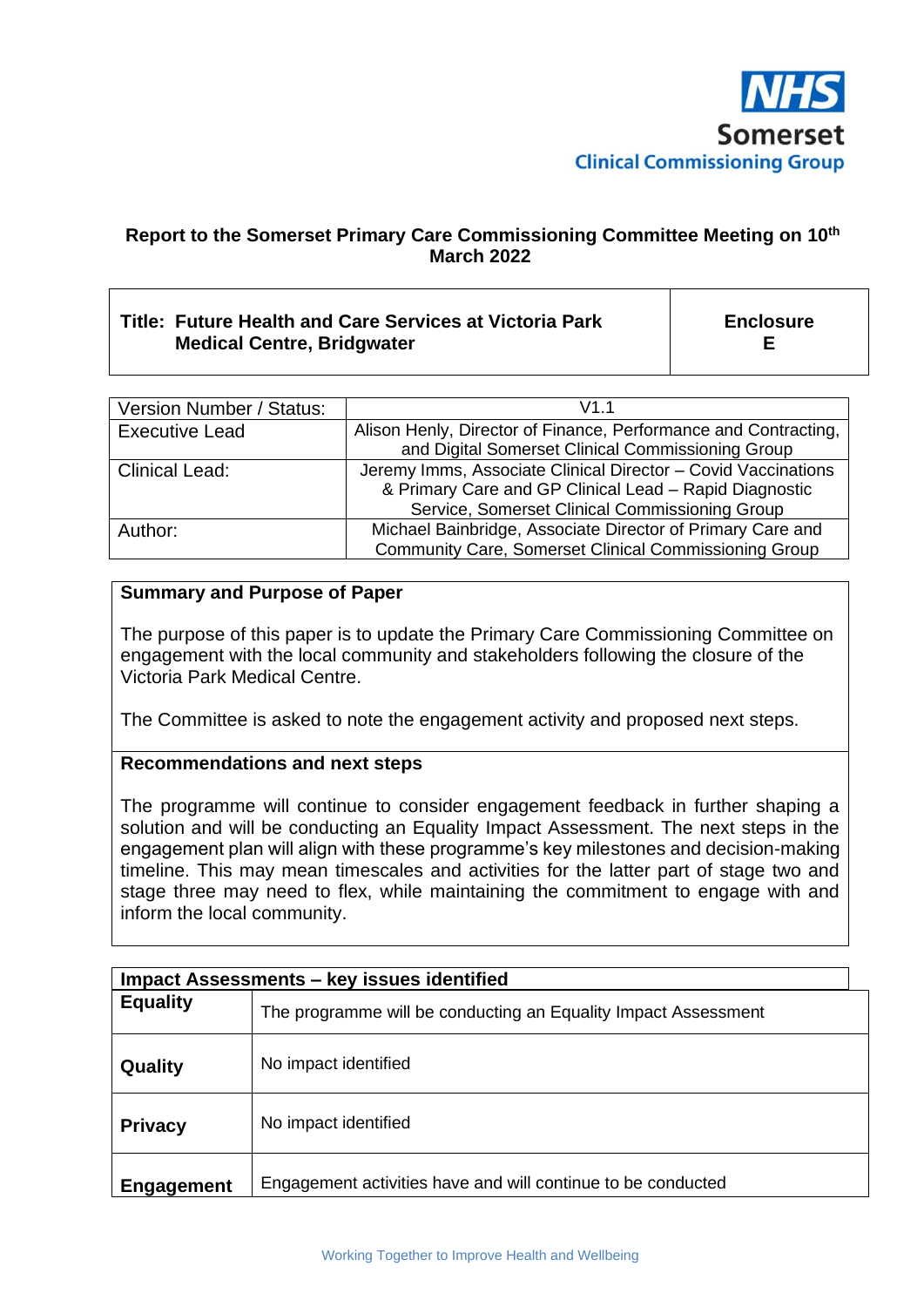

| <b>Financial</b> /<br><b>Resource</b> | No impact identified                     |            |                   |                 |
|---------------------------------------|------------------------------------------|------------|-------------------|-----------------|
| <b>Governance</b><br>or Legal         | No significant governance or legal risks |            |                   |                 |
| <b>Risk</b><br><b>Description</b>     | Not applicable                           |            |                   |                 |
|                                       | Consequence                              | Likelihood | <b>RAG Rating</b> | <b>GBAF Ref</b> |
| <b>Risk Rating</b>                    |                                          |            |                   |                 |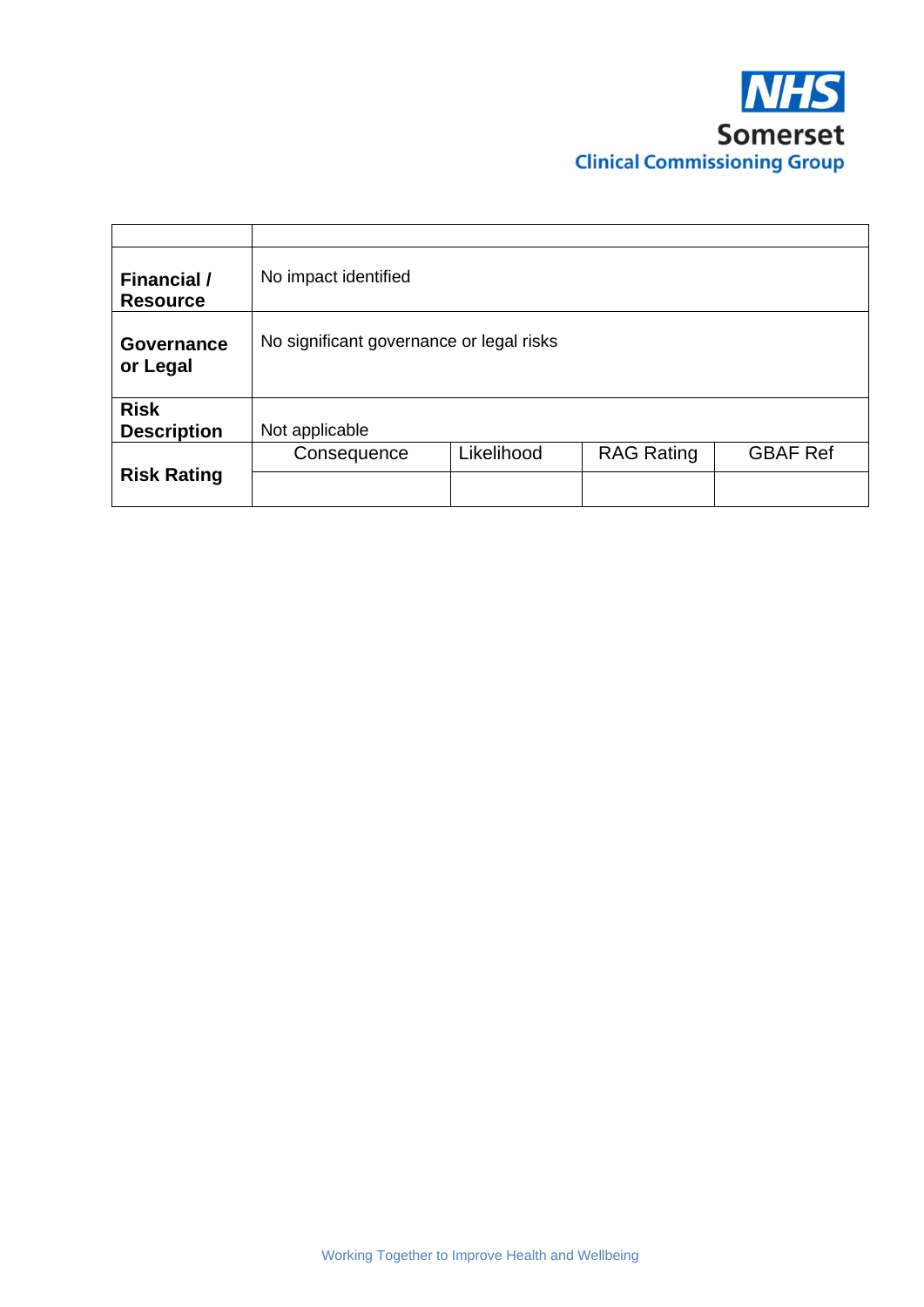

# **FUTURE HEALTH AND CARE SERVICES AT VICTORIA PARK MEDICAL CENTRE, BRIDGWATER**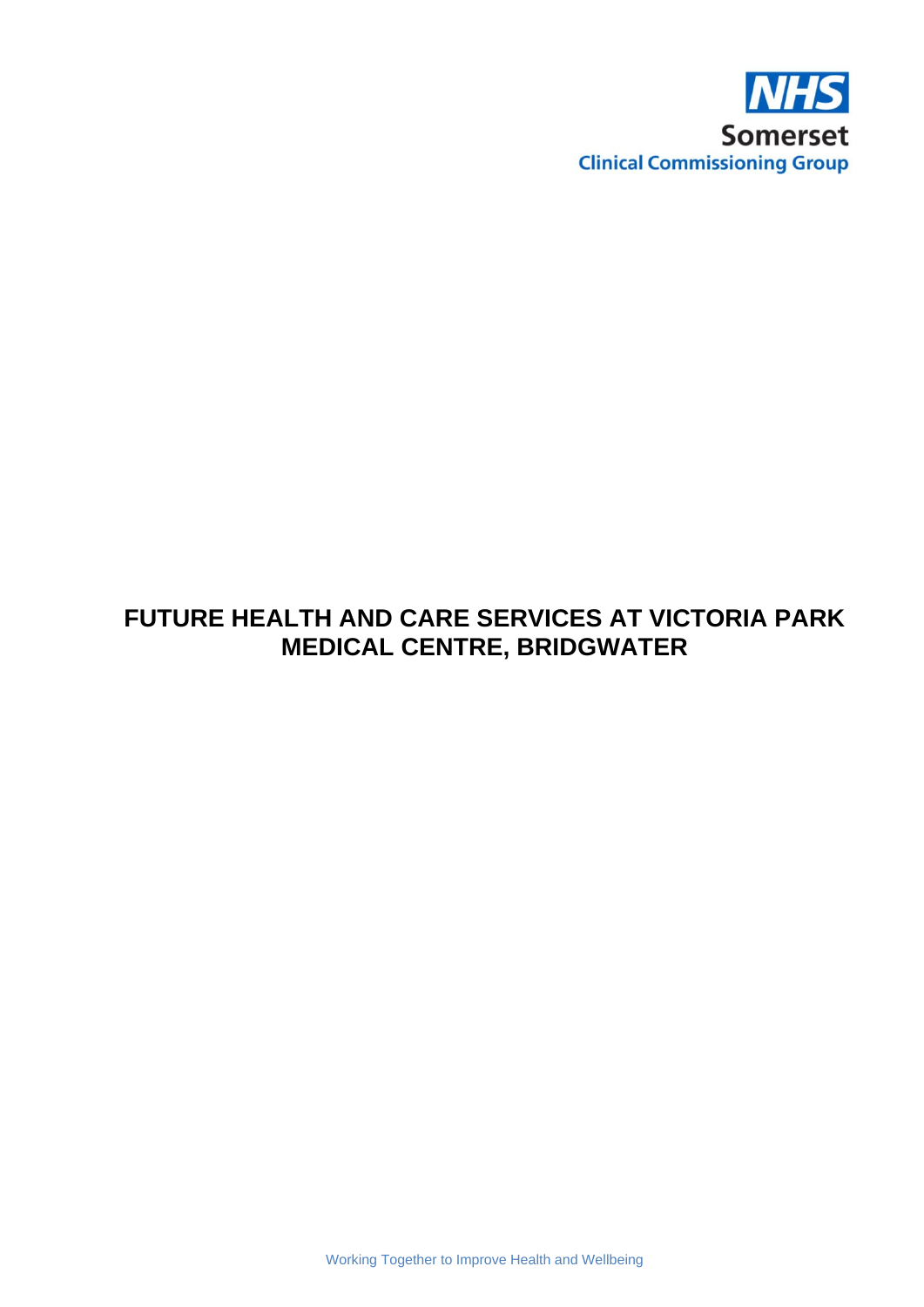Working Together to Improve Health and Wellbeing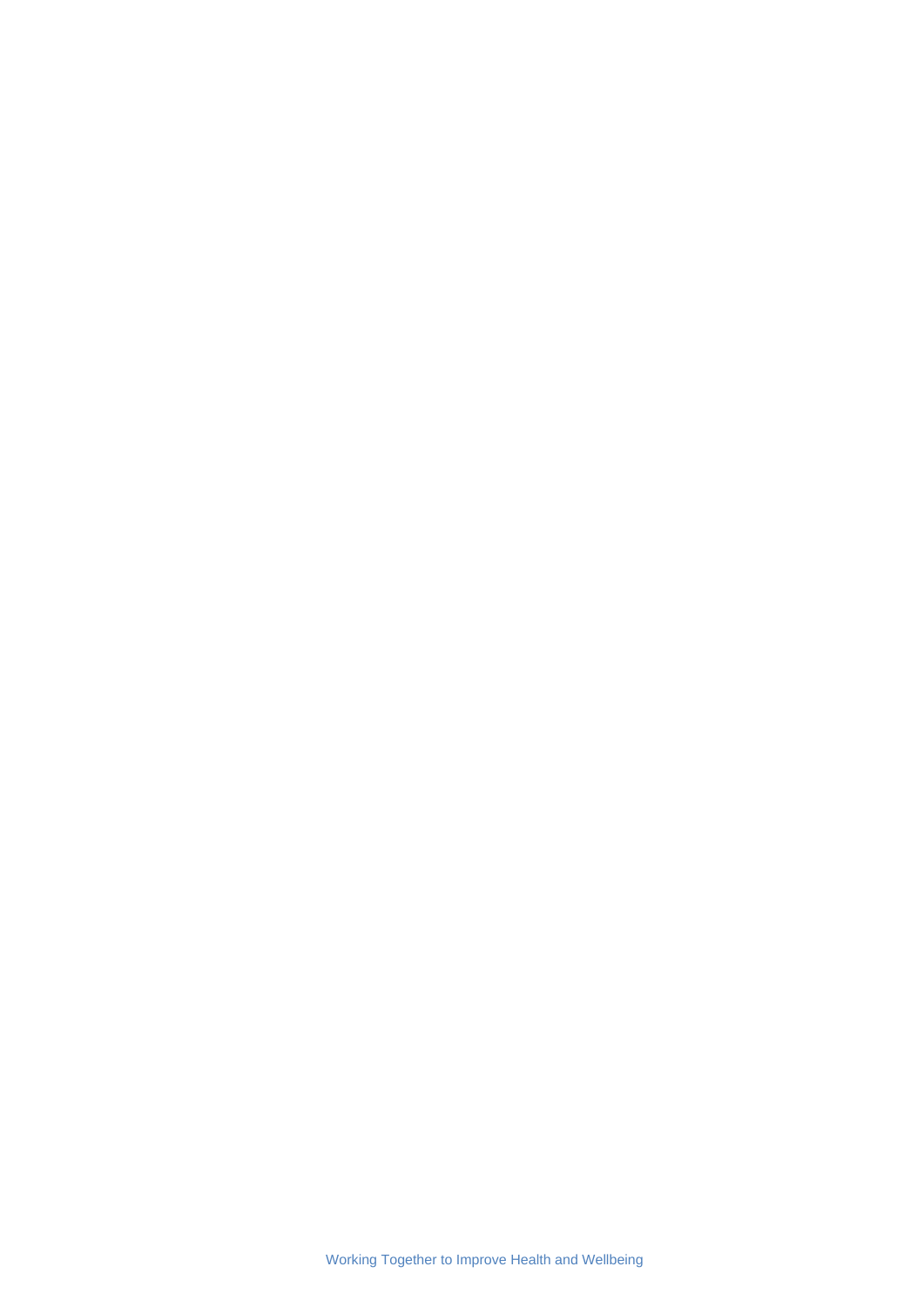### **FUTURE HEALTH AND CARE SERVICES AT VICTORIA PARK MEDICAL CENTRE, BRIDGWATER**

### **1 Introduction**

1.1 On 11 August 2021 the Victoria Park Medical Centre closed. The decision was made due to ongoing clinical staffing shortages and the risk to patient safety. Before the decision was made practice staff, Somerset CCG and neighbouring GP practices worked together to find a way to provide safe patient services at the practice.

> This meant finding someone willing to not just work as a GP but also to take over the business responsibilities of the practice during a time when there is a national shortage of GPs.

All possible alternative options were explored, but it was not possible to find a way to provide a permanent, adequate, and safe service. All patients registered with the Victoria Medical Centre were reassigned to other local GP practices so that all patients had and continue to have access to primary care medical services.

To meet current and future health needs of the Victoria Park community, Somerset CCG set up a programme of work, overseen by a steering group, to find a long-term, viable solution that maximised the medical centre's location in the heart of Bridgwater so that care can be provided closer to home where possible.

### **2 Engagement with the Local Community**

2.1 A key principle set by Somerset CCG was a commitment to listen to the views of the local community and to take them into account as potential solutions were explored, narrowed down and appraised.

> A communications and engagement plan was developed and is available in Appendix 1. The plan describes the communications and engagement approach and activities to ensure residents, former patients, community/voluntary groups, and other stakeholders are both kept informed of progress and have opportunities to give their views and feedback at key points during the project. In turn, the project team will make sure that all feedback given will be considered as solutions are developed and a recommendation is made.

> This is in line with the National Health Service Act 2006 (as amended by the Health and Social Care Act 2012), section 14Z23 *"Public involvement and consultation by clinical commissioning groups"* which places a duty on CCGs to involve the public in commissioning.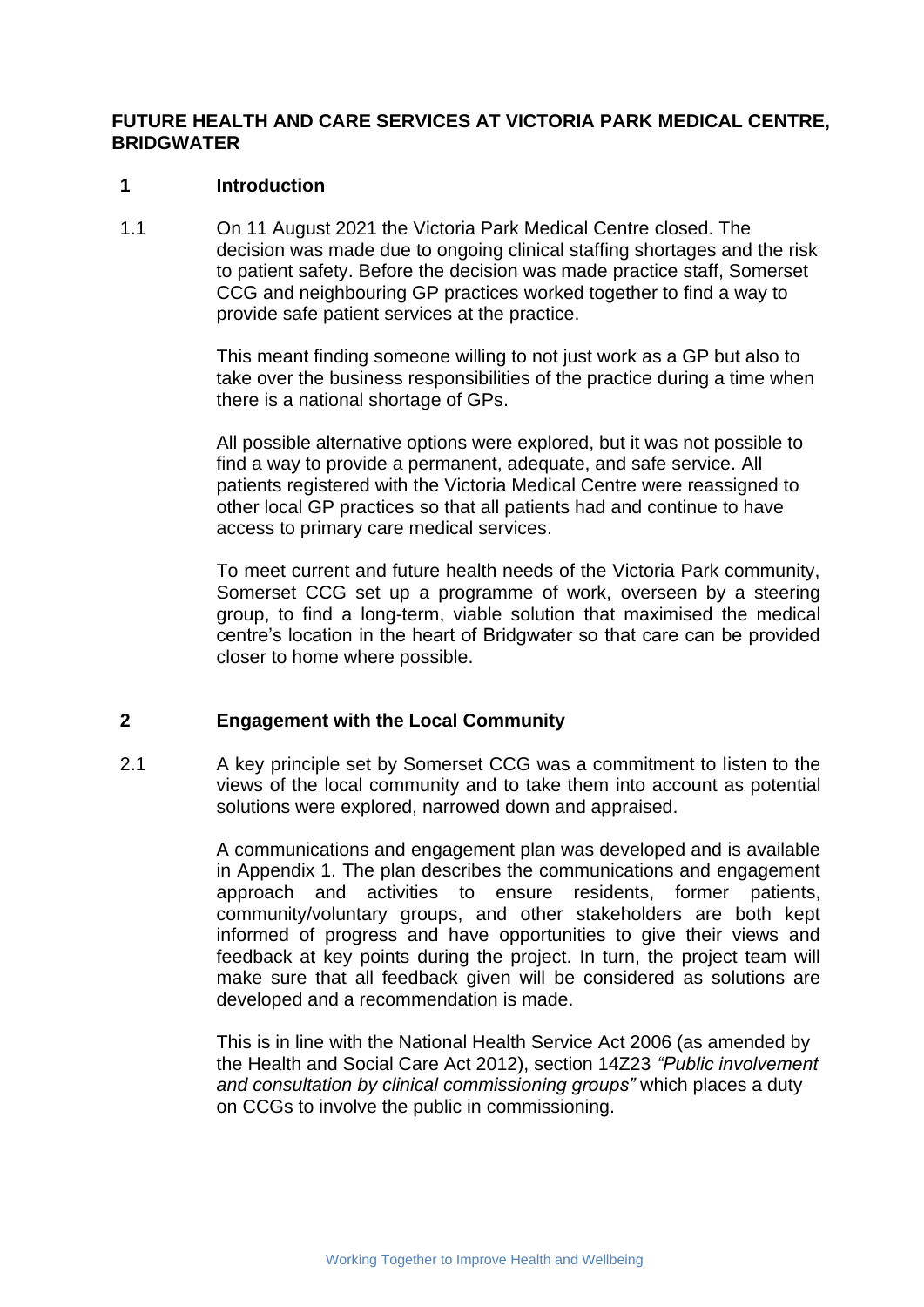## **3 Objectives**

- 3.1 To understand the views of Victoria Park Medical Centre's patients when the decision to close the practice was made, their experiences of being allocated to a new GP practice and their thoughts about what should be provided locally in the future.
	- To make sure information is provided in a timely manner on progress and updates are provided through established CCG and local community communications channels.
	- To provide opportunities for people to give their feedback at key points in the project and to involve them in the process to scope and evaluate potential solutions.
	- To ensure that the patient and community voice is represented within the project governance.
	- To ensure flexibility in the engagement approach to take account of the impact of Covid-19 on engagement activities.

## **4 Approach**

4.1 The engagement approach is broken down into three stages:

### **Stage One**

- Broad engagement with a wide range of patients, groups and the local community following the closure of the medical centre and to ensure feedback is sought as widely as possible.
- Identifying key community and patient representatives who can be involved in the project governance i.e., be members of the project steering group and provide advice and guidance on communications and engagement activities (Chair of the Victoria Park Community Centre/local councillor and Healthwatch representative).
- Identifying community and patient representatives who would like to continue to be involved as the project progresses.

### **Stage Two**

- Focussed engagement with interested parties to update on progress and gather feedback on work to date – on-line engagement meetings in January and a proposed meeting in late February, subject to programme timescales.
- Ensure other key stakeholders are briefed e.g., Health Overview Scrutiny Committee.
- Adjustment of engagement activities/plans in line with Covid-19 and to ensure learning from January engagement.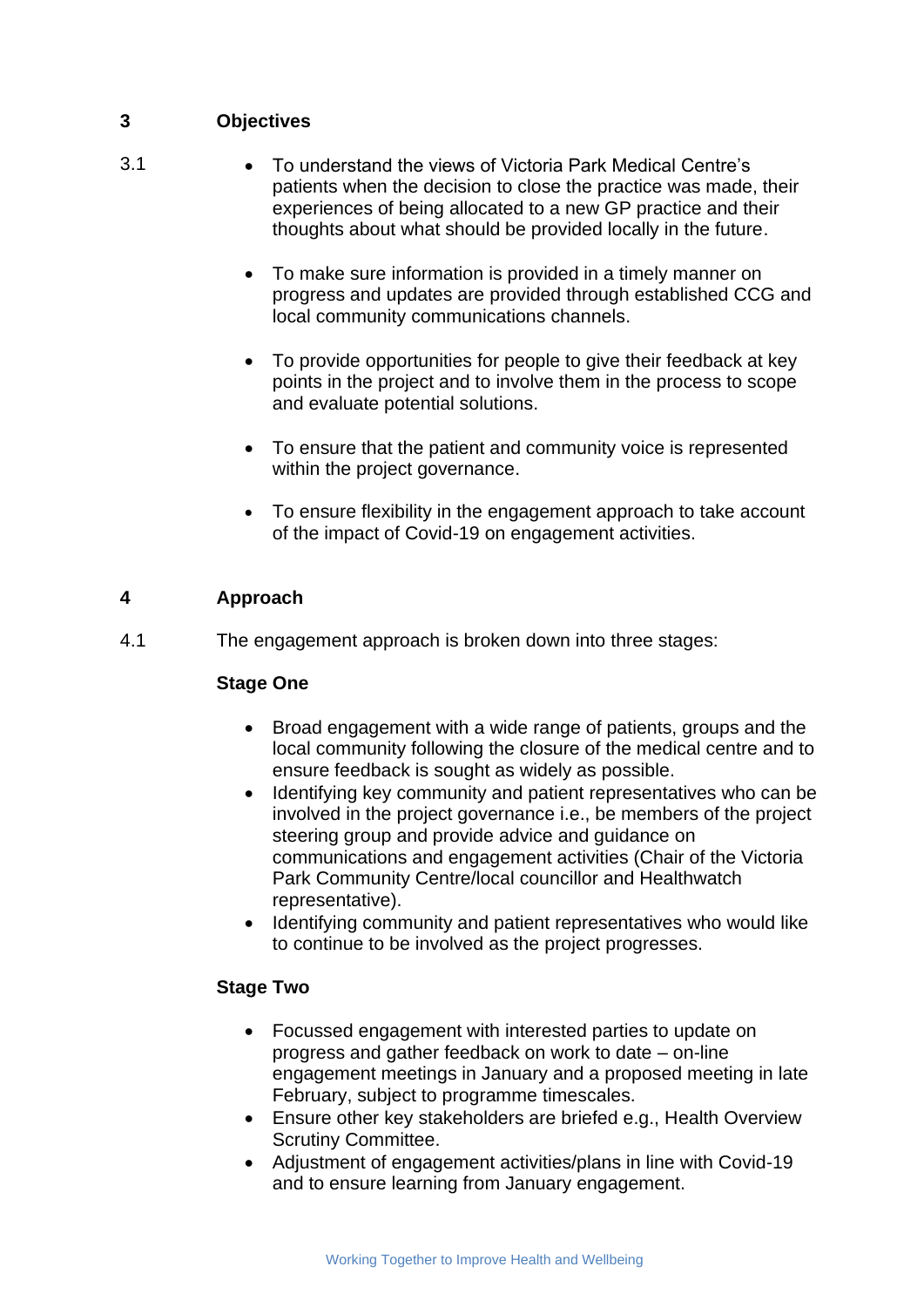## **Stage Three**

- Depending on the number of viable solutions:
	- $\triangleright$  If one viable solution communicate decision to local community and stakeholders once decision made by the CCG.
	- $\triangleright$  If more than one solution broaden out engagement for ask for views on preferred solution – conduct drop-in sessions and run survey, independently analyse feedback and produce report to be used as part of decision-making case.

### **5 Communications and Engagement Activities – December to February**

| 5.1                                                                 | <b>Stage One: October to December</b>                                    |  |  |  |
|---------------------------------------------------------------------|--------------------------------------------------------------------------|--|--|--|
| Aim                                                                 | <b>Activity</b>                                                          |  |  |  |
| Broad engagement with wide                                          | Three drop-in sessions held in                                           |  |  |  |
| range of patients, groups and the                                   | October at the Victoria<br>Park                                          |  |  |  |
| local community following the                                       | <b>Community Centre</b>                                                  |  |  |  |
| closure of the medical centre and                                   | Online survey                                                            |  |  |  |
| to ensure feedback is sought as                                     | Feedback independently analysed                                          |  |  |  |
| widely as possible                                                  | and engagement report produced                                           |  |  |  |
|                                                                     | Engagement report presented to                                           |  |  |  |
|                                                                     | the programme steering group                                             |  |  |  |
|                                                                     | Engagement report published on                                           |  |  |  |
|                                                                     | the CCG's website, an update                                             |  |  |  |
|                                                                     | provided to use at the community                                         |  |  |  |
|                                                                     | centre, letters to stakeholders and                                      |  |  |  |
|                                                                     | residents                                                                |  |  |  |
| Identifying key community and                                       | Victoria<br>Chair<br><b>of</b><br>the<br>Park                            |  |  |  |
| patient representatives who can                                     | <b>Community Centre/local councillor</b>                                 |  |  |  |
| be involved in the project                                          | and Healthwatch representative                                           |  |  |  |
| governance i.e., be members of                                      | established as members of the                                            |  |  |  |
| the project steering group and                                      | programme steering group                                                 |  |  |  |
| provide advice and guidance on                                      |                                                                          |  |  |  |
| communications and engagement                                       |                                                                          |  |  |  |
| activities                                                          |                                                                          |  |  |  |
| Identifying community and patient                                   | Those who gave their views at the                                        |  |  |  |
| representatives who would like to<br>continue to be involved as the | drop-in sessions and via the online                                      |  |  |  |
|                                                                     | survey were asked if they would be<br>happy to be involved in any future |  |  |  |
| project progresses.                                                 | engagement activities.                                                   |  |  |  |
| <b>Stage Two: January and February</b>                              |                                                                          |  |  |  |
| Focussed engagement with                                            | Two online engagement events                                             |  |  |  |
| interested parties to update on                                     | held in January                                                          |  |  |  |
| progress and gather feedback on                                     | Engagement<br>produced<br>report                                         |  |  |  |
| work to date $-$ on-line                                            | presented<br>to<br>the<br>programme                                      |  |  |  |
| engagement meetings in January                                      | steering group                                                           |  |  |  |
| and a proposed meeting in late                                      | Report published on CCG website                                          |  |  |  |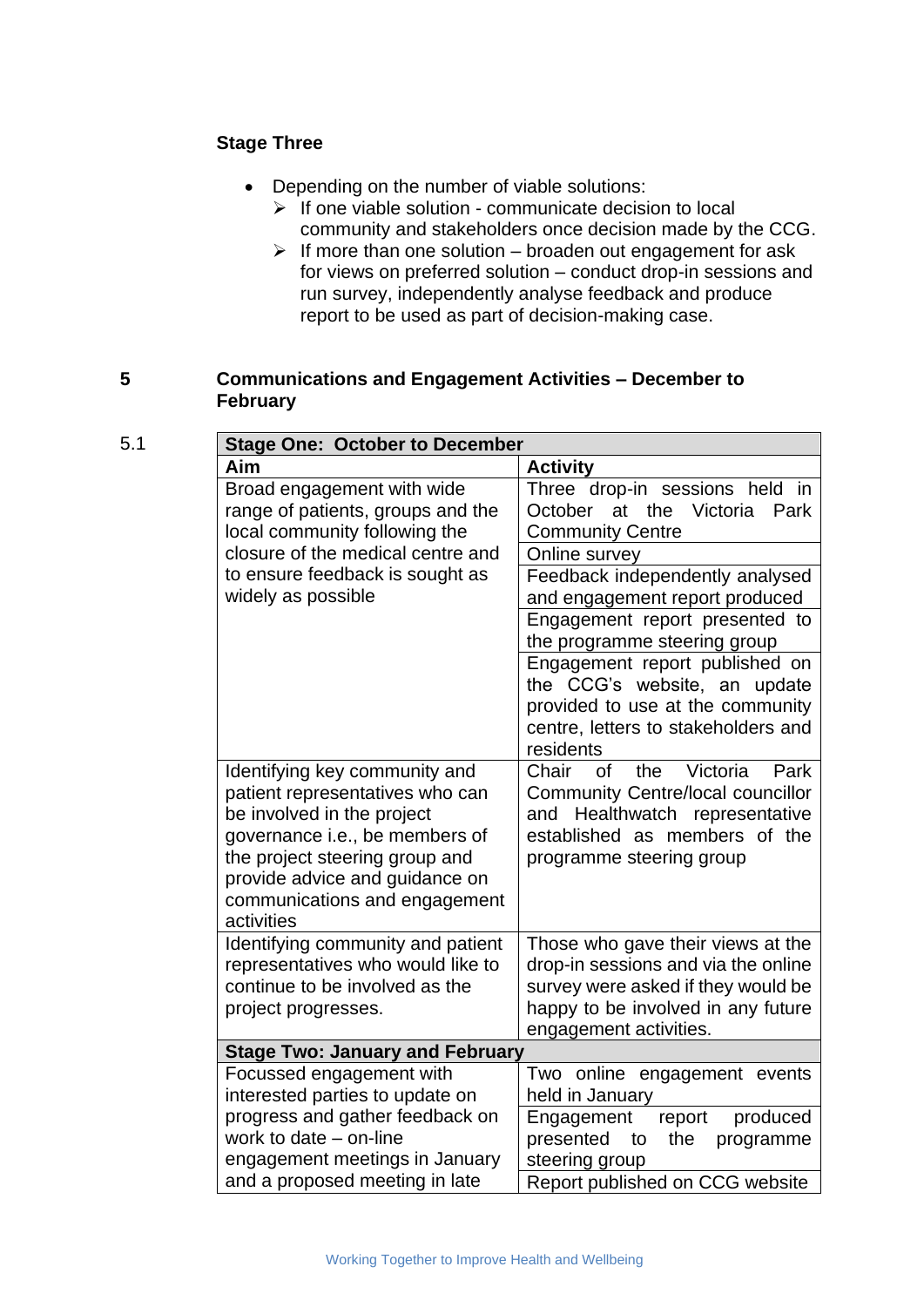| February, subject to programme<br>timescales.                                                   | Update on publication of the<br>engagement report shared with<br>stakeholders and participants<br>Newsletter produced for the local<br>community - published on the<br>CCG website, the community<br>centre's website, and Facebook<br>page |
|-------------------------------------------------------------------------------------------------|---------------------------------------------------------------------------------------------------------------------------------------------------------------------------------------------------------------------------------------------|
| Ensure other key stakeholders are<br>briefed e.g., Health Overview<br><b>Scrutiny Committee</b> | <b>Briefing for February committee</b>                                                                                                                                                                                                      |

## **6 Feedback – Key Themes**

Full details of the feedback received are available in the two engagement reports published in December and February.

## 6.1 **Summary of Feedback from October - What do we need to consider when planning health services in the area going forward?**

|                                                                          | <b>Number</b><br><b>of</b><br>respondents | $\frac{9}{6}$<br>οf<br>respondents |
|--------------------------------------------------------------------------|-------------------------------------------|------------------------------------|
| Victoria Park surgery needs to reopen                                    | 20                                        | 18.9%                              |
| Rapidly growing population/increasing<br>population                      | 14                                        | 13.2%                              |
| <b>New</b><br>housing/planned<br>housing<br>developments                 | 10                                        | 9.4%                               |
| Need to increase provision/not decrease                                  | 9                                         | 8.5%                               |
| Not enough surgeries in the area/others<br>cannot cope with extra demand | 9                                         | 8.5%                               |
| Problems accessing new surgery                                           | 9                                         | 8.5%                               |
| Public transport is lacking to access<br>other surgeries                 | $\overline{7}$                            | 6.6%                               |
| Victoria Park as great/the best/positive<br>comments                     | $\overline{7}$                            | 6.6%                               |
| Elderly population need local provision                                  | 6                                         | 5.7%                               |
| Pressure on other surgeries – stress for<br>staff and patients           | 5                                         | 4.7%                               |
| Too far to other doctors                                                 | 4                                         | 3.8%                               |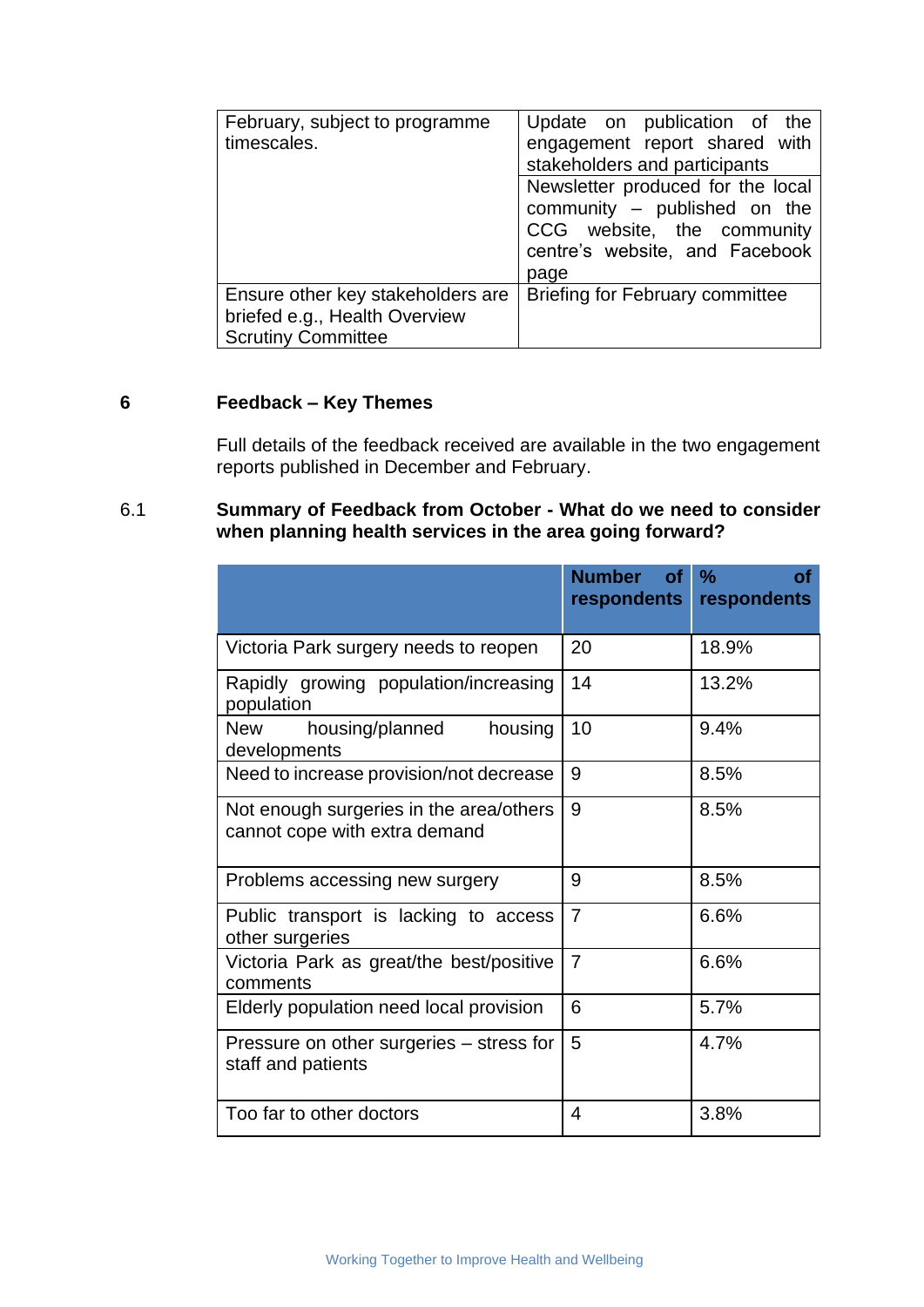| Cannot get through to the<br>$new \mid 4$<br>surgery/get an appointment |   | 3.8% |
|-------------------------------------------------------------------------|---|------|
| Service at Victoria Park was poor for   4<br>some time                  |   | 3.8% |
| Right decision/understand the decision                                  | 3 | 2.8% |
| Victoria Park had a family feel/knew 2<br>patients                      |   | 1.9% |

# 6.2 **Summary of Feedback from January Engagement**

| <b>Theme</b>                                      | <b>Details</b>                                                                                                                                                                                                                                                                                  |
|---------------------------------------------------|-------------------------------------------------------------------------------------------------------------------------------------------------------------------------------------------------------------------------------------------------------------------------------------------------|
| <b>Funding</b>                                    | The Community is keen to explore ways in which<br>health and wellbeing services<br>can be re-<br>established and what part the community can play<br>in this.                                                                                                                                   |
| <b>Inequity</b><br><b>of</b><br>service provision | Attendees expressed their view that the closure of<br>the practice at Victoria Park caused inequity of<br>services, particularly<br>to<br>given<br>access<br>its<br>geographical constraints.                                                                                                   |
| Geographical<br>access                            | There is no public transport to get to other parts of<br>Bridgwater meaning residents need to rely on<br>cars, lifts, or taxis or go into town to catch a bus to<br>get to other GP surgeries and other health<br>services. This was impacting on residents' ability<br>to access services.     |
| Impact on travel<br>times                         | Lack of public transport has a significant impact<br>on travel times, particularly for those who must<br>use public transport.                                                                                                                                                                  |
| Lack of parking at<br>other surgeries             | There are limited car parking facilities at other<br>surgeries.                                                                                                                                                                                                                                 |
| Impact on the<br>pharmacy                         | A long-standing local patient raised her concern<br>about the impact on the local pharmacy. She<br>described recent problems with being able to<br>collect her medication due to the lack of on-duty<br>pharmacist.                                                                             |
| Need for a<br>community-<br>focussed solution     | There was a desire to see services delivered from<br>a local hub to address the local community's<br>needs now and into the future. By having a range<br>of services at the medical centre, and community<br>centre attendees felt a wide range of health and<br>care needs could be addressed. |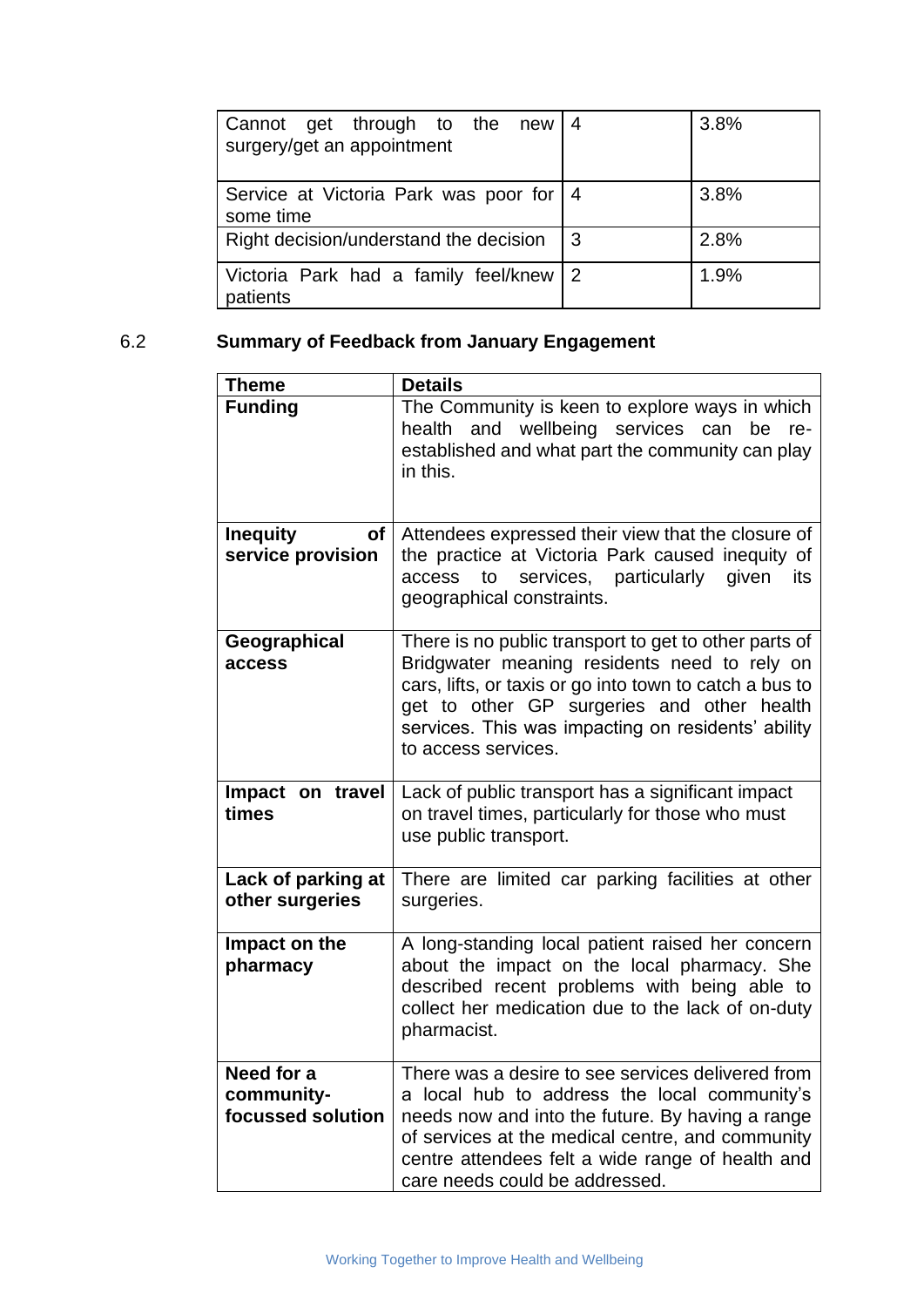| Impact of new<br>housing<br>developments     | Concerns were raised about the impact of new<br>housing developments in the area on already<br>stretched services.                                                                                                                                                                                                                                                                                                                                                              |
|----------------------------------------------|---------------------------------------------------------------------------------------------------------------------------------------------------------------------------------------------------------------------------------------------------------------------------------------------------------------------------------------------------------------------------------------------------------------------------------------------------------------------------------|
| The needs of<br>families and<br>young people | A representative of the Somerset Parent/Carer<br>Forum asked that the needs of young people and<br>families with young children were considered,<br>particularly as the Victoria Park area and west of<br>Bridgwater had a younger population, compared<br>to other parts of Somerset. This was particularly<br>important when planning for future as well as<br>current health needs as the sort of services and<br>support required would be different and not GP<br>reliant. |
| <b>Timescales</b>                            | Attendees noted that the medical centre was<br>closed five months ago and wanted to<br>understand when a solution would be found.<br>Questions were also asked about whether any<br>solution was 'fixed in stone' or whether a level of<br>flexibility could be built in so that services could<br>be adapted if necessary.                                                                                                                                                     |
| Loss of other<br>valued health<br>services:  | The withdrawal of other well-used services which<br>although not provided by the practice had been<br>hosted there were also as raised as an issue which<br>was impacting on the local community.                                                                                                                                                                                                                                                                               |

### **7 Proposed Next Steps**

7.1 The programme will continue to consider engagement feedback in further shaping a solution and will be conducting an Equality Impact Assessment. The next steps in the engagement plan will align with these programme's key milestones and decision-making timeline. This may mean timescales and activities for the latter part of stage two and stage three may need to flex, while maintaining the commitment to engage with and inform the local community.

> Michael Bainbridge Associate Director of Primary Care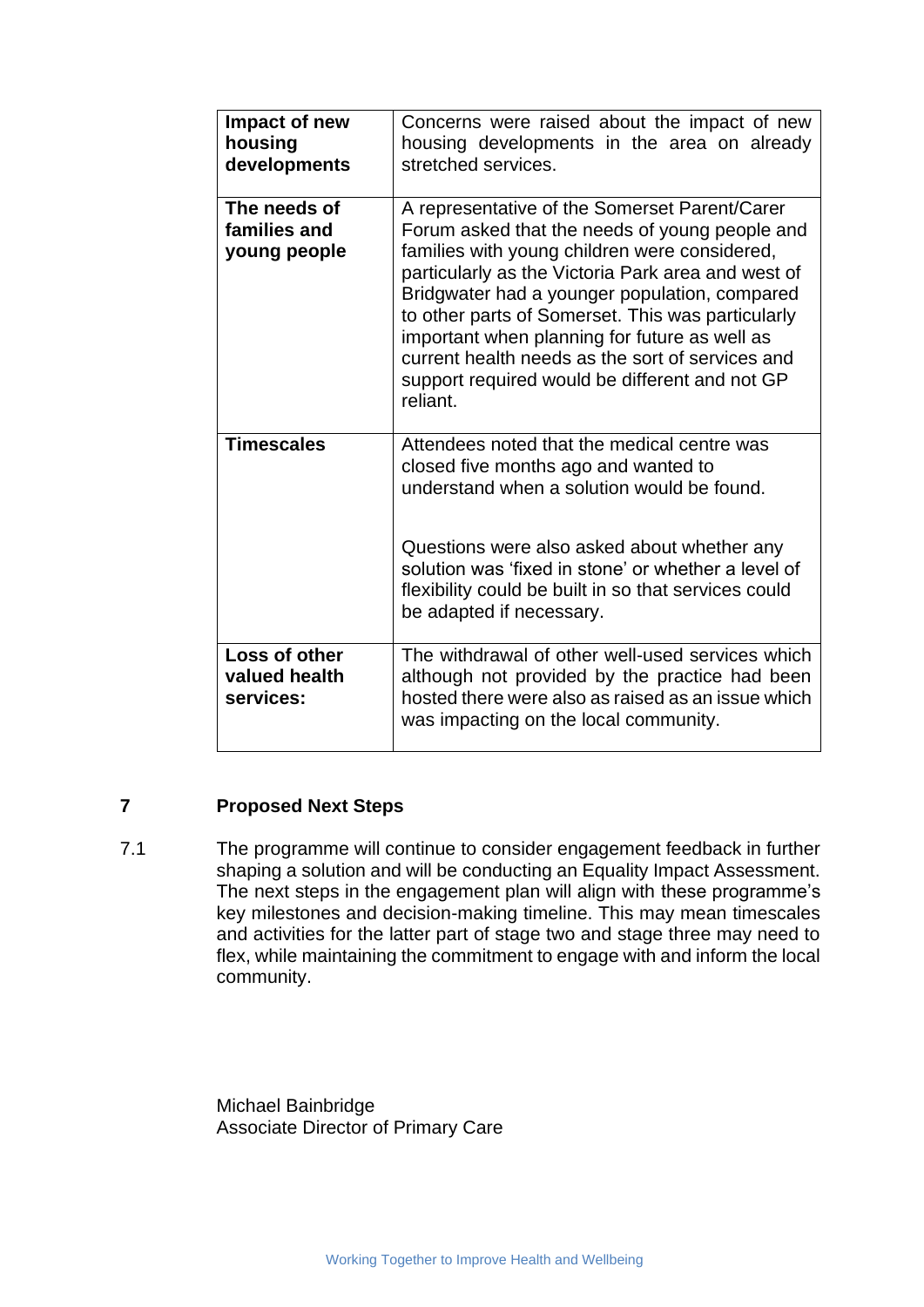## **Appendix 1**

## **Victoria Park Medical Centre – Communications and Engagement Plan**

## **1. Background**

Due to ongoing clinical staffing shortages at Victoria Park Medical Centre, Somerset CCG took the decision to close the practice on patient safety grounds, due to a shortage of clinical staff. The GP Practice closed on Wednesday 11<sup>th</sup> August 2021.

Before the decision was reached, practice staff, Somerset CCG and neighbouring GP practices worked closely together to find a solution that meant safe patient services could be provided at the practice. This meant finding someone willing to not just work as a GP but also to take over the business responsibilities of the practice during a time when there is a national shortage of GPs.

All possible alternative options were explored, but it was not possible to find a way to provide a permanent, adequate, and safe service.

The patient list for VPMC was assigned to other primary care practices so that all patients had and continue to have access to primary care medical services.

Somerset CCG is now leading a process to determine and evaluate potential solutions that meet the health needs of the local community and supports the CCG's aim of helping people to live healthy independent lives wherever possible.

### **2. Aims**

The aim of this plan is to describe the communications and engagement approach and activities to ensure residents, former patients, community/voluntary groups, and other stakeholders are both kept informed of progress and have opportunities to give their views and feedback at key points during the project. In turn, the project team will make sure that all feedback given will be considered as solutions are developed and a recommendation is made.

This is in line with the National Health Service Act 2006 (as amended by the Health and Social Care Act 2012), section 14Z23 *"Public involvement and consultation by clinical commissioning groups"* which places a duty on CCGs to involve the public in commissioning.

## **3. Objectives**

- To understand the views of Victoria Park Medical Centre's patients when the decision to close the practice was made, their experiences of being allocated to a new GP practice and their thoughts about what should be provided locally in the future.
- To make sure information is provided in a timely manner on progress and updates are provided through established CCG and local community communications channels.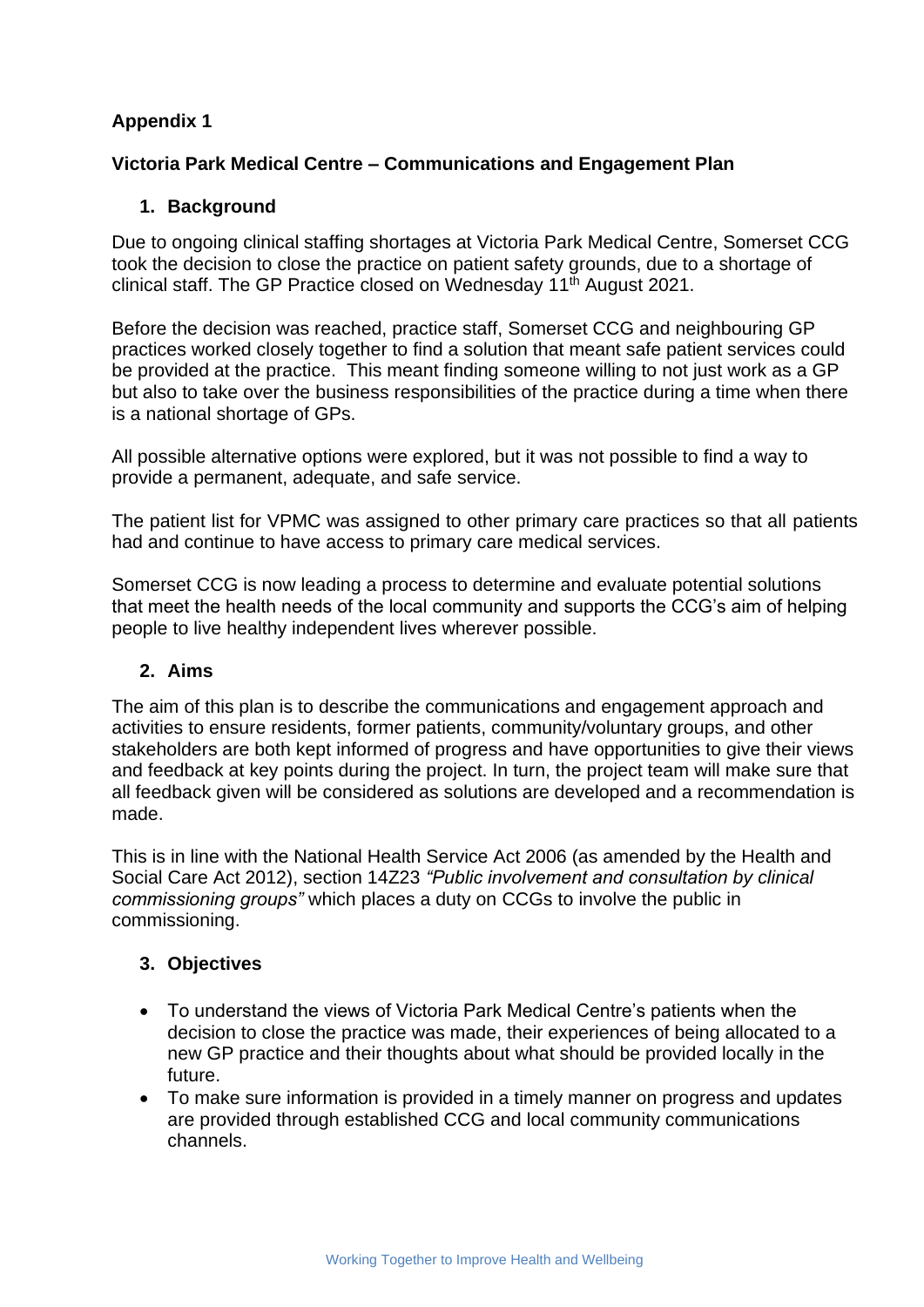- To provide opportunities for people to give their feedback at key points in the project and to involve them in the process to scope and evaluate potential solutions.
- To ensure that the patient and community voice is represented within the project governance.
- To ensure flexibility in the engagement approach to take account of the impact of Covid-19 on engagement activities.

## **4. Approach and Activities**

The communications and engagement approach reflects the project governance and key delivery points and can be described in the following stages:



### **5. Target Audiences**

There are individuals, groups and organisations which would want to be kept informed and give their views and feedback. At the beginning of the project, the CCG's communications and engagement team identified key stakeholders – a copy of their analysis is available in Appendix A alongside a stakeholder map.

In line with the communications and engagement approach, the activities to engage individuals, groups and stakeholders adapt to meet the requirements of the project as it progresses i.e.

### **Stage One**

- Broad engagement with wide range of patients, groups and the local community following the closure of the medical centre and to ensure feedback is sought as widely as possible.
- Identifying key community and patient representatives who can be involved in the project governance i.e., be members of the project steering group and provide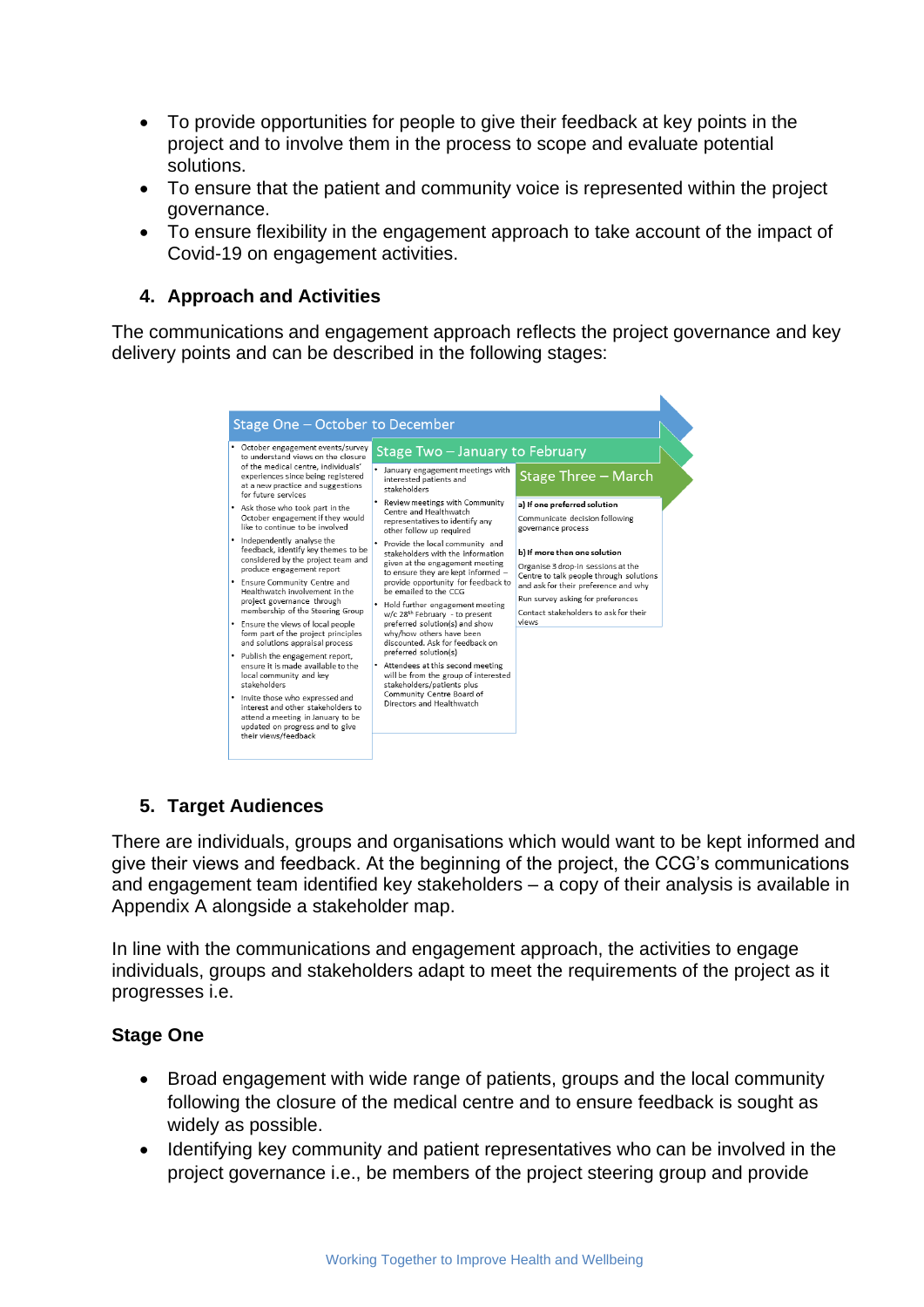advice and guidance on communications and engagement activities (Chair of the Victoria Park Community Centre/local councillor and Healthwatch representative).

• Identifying community and patient representatives who would like to continue to be involved as the project progresses.

# **Stage Two**

- Focussed engagement with interested parties to update on progress and gather feedback on work to date – on-line engagement meetings in January and meeting in late February
- Ensure other key stakeholders are briefed e.g., HOSC.
- Adjustment of engagement activities/plans in line with Covid-19 and to ensure learning from January engagement.

## **Stage Three**

- Depending on the number of viable solutions:
	- $\triangleright$  If one viable solution communicate decision to local community and stakeholders once decision made by the CCG.
	- $\triangleright$  If more than one solution broaden out engagement for ask for views on preferred solution – conduct drop-in sessions and run survey, independently analyse feedback and produce report to be used as part of decision-making case.

## **6. Key Messages**

- We will listen to the views of the local community and take them into account as we develop potential solutions.
- We want to make the most of the centre's location in the heart of Bridgwater and maximise the use of all its facilities to meet the needs of the local community.
- We want to be able to deliver care closer to home and which reduces health inequalities, helps to prevent ill health and provides more tailored, personalised services according to the local community's health needs.
- We want to support the continued provision of the Victoria Park pharmacy service
- We want to find a solution that is deliverable, affordable, and sustainable over the longer term.

## **7. Timescale Dependencies**

Should there be more than one viable solution, increased time will need to be built into the project to ask the local community and stakeholders for their preferred solution.

Their feedback would need to be analysed, ideally by an independent expert and a report produced to be considered as part of the decision-making case. There would need to be sufficient time for a survey to be circulated, responses gathered, analysed and a report